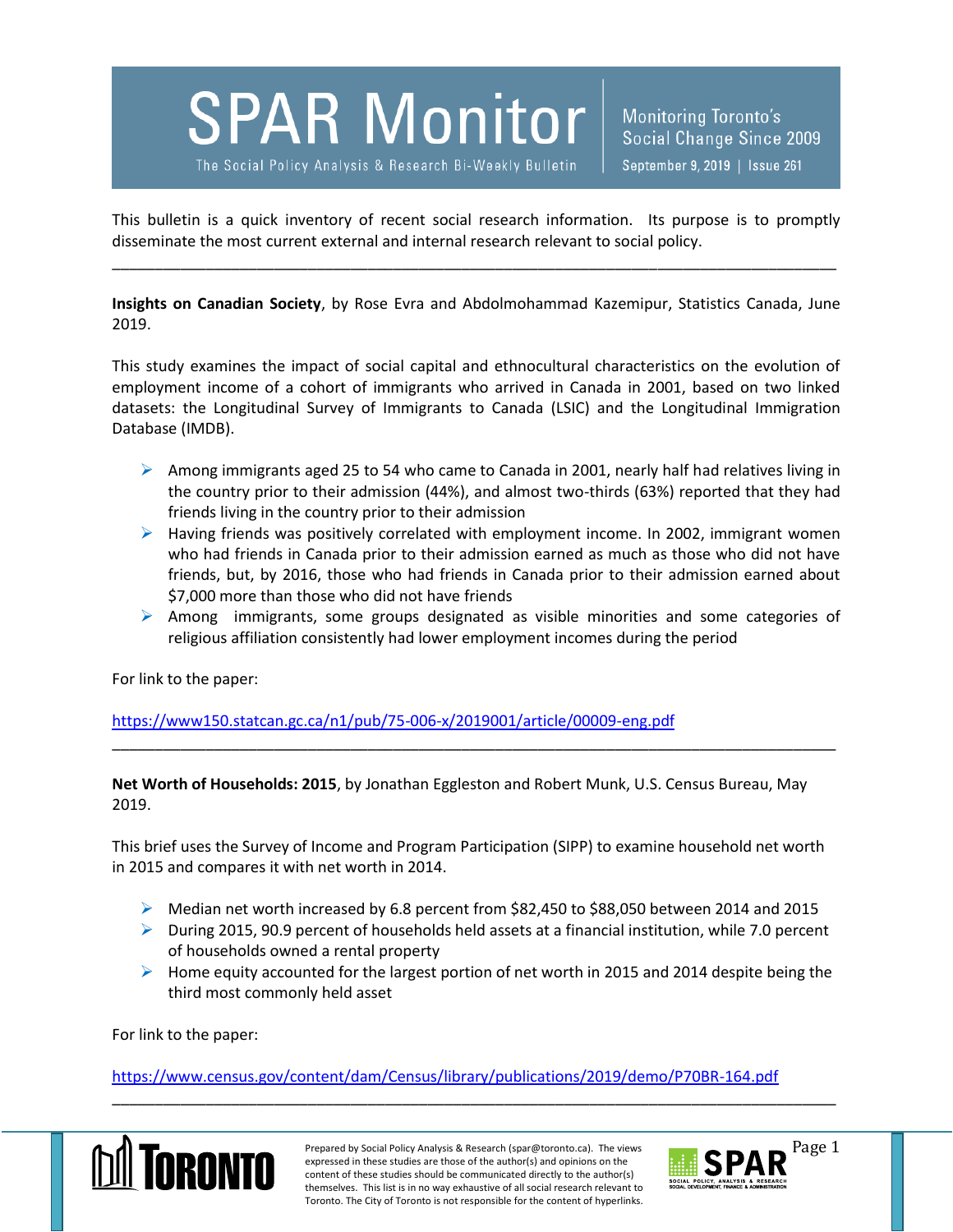**New Rules for the Game: Rebooting Canada's competition Regime for the Digital Economy**, by Michael Crawford Urban, Mowat Centre, May 2019.

This report begins by analyzing these existing and emerging concerns and then shifts focus to examine a number of potential responses that Canadian regulators, policymakers and decision-makers ought to consider.

- $\triangleright$  Many of the digital challenges confronting Canada's competition regime stem from an intersection between certain novel features of the digital economy and much older disagreements over the very purpose of competition law and policy
- $\triangleright$  High switching costs, pre-emptive shoot-out acquisitions, date exclusion acquisitions and now casting-contribute to a situation where corporate consolidation is increasing and it is becoming increasingly hard for new firms to emerge to challenge established incumbents
- $\triangleright$  In the future, as pricing algorithms become more sophisticated and personal data becomes richer and more available, firms may be able to model individuals' economic behaviour with much greater accuracy, thereby enabling dynamic pricing to become ubiquitous on the Internet

For link to the paper:

[https://munkschool.utoronto.ca/mowatcentre/wp](https://munkschool.utoronto.ca/mowatcentre/wp-content/uploads/publications/193_new_rules_for_the_game.pdf)[content/uploads/publications/193\\_new\\_rules\\_for\\_the\\_game.pdf](https://munkschool.utoronto.ca/mowatcentre/wp-content/uploads/publications/193_new_rules_for_the_game.pdf)

**Immigration and the Welfare State Revisited: Fiscal Transfers to Immigrants in Canada in 2014,** by Patrick Grady and Herbert Grubel, Fraser Institute, November 2015.

\_\_\_\_\_\_\_\_\_\_\_\_\_\_\_\_\_\_\_\_\_\_\_\_\_\_\_\_\_\_\_\_\_\_\_\_\_\_\_\_\_\_\_\_\_\_\_\_\_\_\_\_\_\_\_\_\_\_\_\_\_\_\_\_\_\_\_\_\_\_\_\_\_\_\_\_\_\_\_\_\_\_\_\_\_

This study analyzes the net fiscal cost of immigration which has continued to increase, despite reforms to the immigration selection process. The study cautions the former Conservative Government's Immigration Policy reforms as "extremely ambitious," and unlikely to produce significant reductions in the per-capita fiscal cost of newly admitted immigrants to stem the growing absolute net fiscal cost of mass immigration.

- $\triangleright$  The overall net cost of fiscal transfers to recent immigrants has continued to grow, reaching \$20 to \$28 billion in 2010 (and \$27 to \$35 billion in 2014)
- $\triangleright$  Our new estimate of the net fiscal transfer to recent immigrants is significantly lower at \$5,329 per capita per year in 2010 than our previous estimate of \$6,051 in 2005, subsequently revised to \$6,329
- $\triangleright$  To put this number in perspective, it is large enough to account for a substantial proportion of the \$56.9 billion Canadian consolidated government sector net borrowing in 2013

For link to the paper:

<https://www.fraserinstitute.org/sites/default/files/immigration-and-the-welfare-state-revisited.pdf>

**Fair Care: A Workforce Strategy for Social Care**, by Joe Dromey and Dean Hochlaf, IPPR the Institute for Public Policy Research, November 2018.

\_\_\_\_\_\_\_\_\_\_\_\_\_\_\_\_\_\_\_\_\_\_\_\_\_\_\_\_\_\_\_\_\_\_\_\_\_\_\_\_\_\_\_\_\_\_\_\_\_\_\_\_\_\_\_\_\_\_\_\_\_\_\_\_\_\_\_\_\_\_\_\_\_\_\_\_\_\_\_\_\_\_\_\_\_



Prepared by Social Policy Analysis & Research (spar@toronto.ca). The views Page 2 expressed in these studies are those of the author(s) and opinions on the content of these studies should be communicated directly to the author(s) themselves. This list is in no way exhaustive of all social research relevant to Toronto. The City of Toronto is not responsible for the content of hyperlinks.